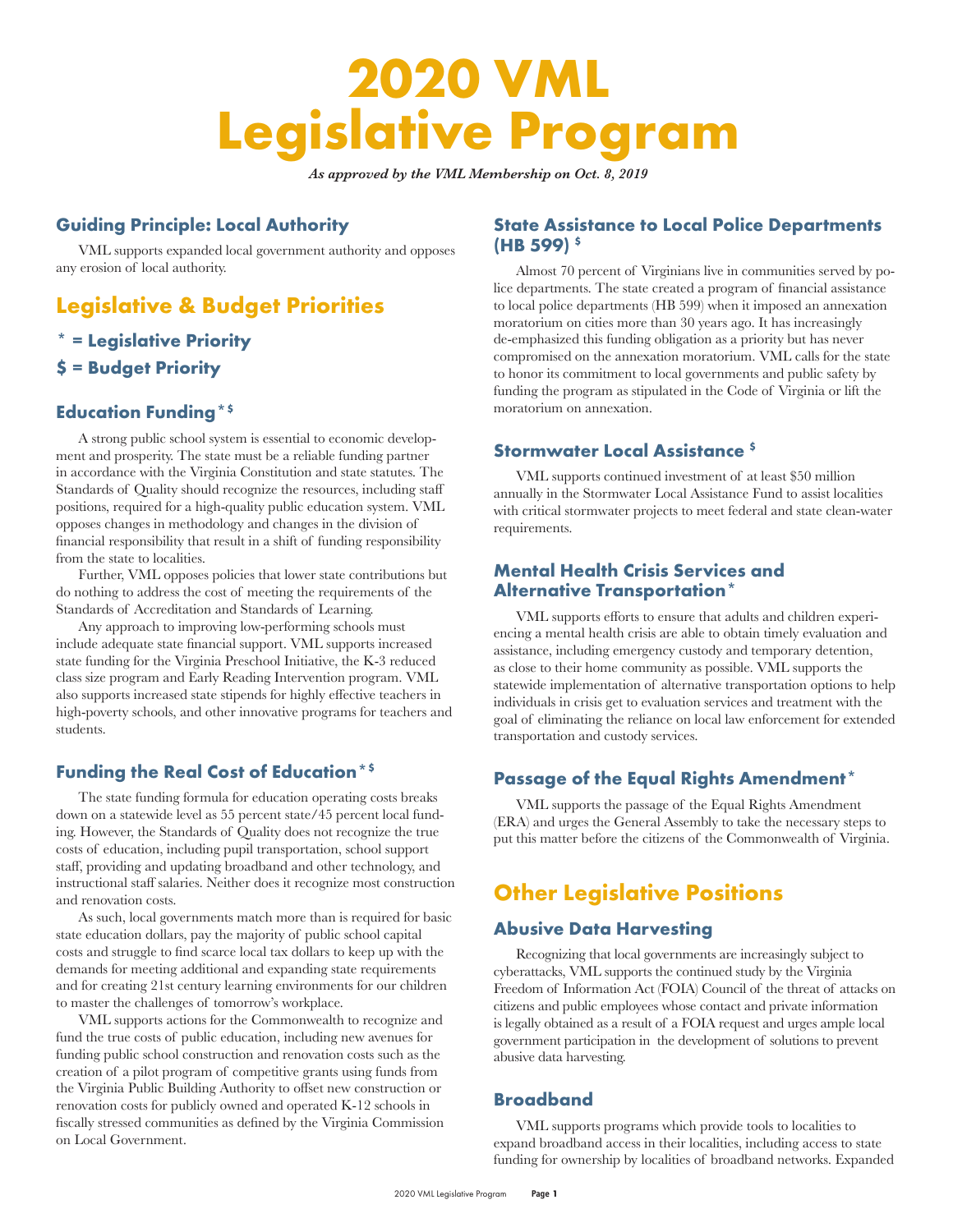authority, tools, and access to funding are essential to improve broadband service for all Virginia local governments and citizens.

# **Cancer Presumption and Workers' Compensation**

Compensability for work-related presumptive employee disability benefits for any class of employees should be determined by establishing whether work or non-work-related risk factors are more likely the primary cause of the claimant's condition. When adding additional presumptive disability benefits key components of any analysis should include civic responsibility as well as fiscal responsibility.

#### **Commonwealth Attorney Funding**

VML urges the General Assembly to fully fund all currently authorized positions for Commonwealth's Attorney offices statewide to allow these offices to fully comply with new discovery rules being promulgated by the Virginia Supreme Court; to keep up with and effectively incorporate new sources of evidence resulting from new technology, including body worn camera video; and to make up for historic under-funding of these offices.

#### **Communications Sales and Use Tax**

The Virginia Communications Sales and Use Tax was enacted to establish a statewide tax rate and to preempt local taxes on communications sales and services. VML supports setting the tax rate at the same level as the state sales tax rate and broadening the coverage of the tax to include audio and video streaming services and prepaid calling cards. VML opposes transfers of these revenues to the state general fund for purposes other than those currently stipulated in the Code of Virginia.

# **Distracted & Inattentive Driving**

VML supports local government authority to enforce full attention and time to driving ordinances. VML supports access to training for impartial enforcement of these ordinances by all law enforcement personnel.

### **Housing Solutions**

Local governments are the solution for solving the housing crisis in the Commonwealth. VML supports giving local governments the authority to use flexible tools to achieve housing goals and allowing greater local land use authority for creative housing types. VML also encourages modernization by keeping up with demographic trends and needs.

#### **Human Trafficking**

VML supports the appointment of a sex trafficking response coordinator at the Department of Criminal Justice Services and the development of much-needed public outreach, education, and treatment services; local government representatives should be part of the development of those components.

Outreach efforts and avenues for reporting trafficking must address language barriers for those reporting suspected trafficking and those seeking rescue from trafficking. Further, since labor trafficking is a component of human trafficking, all types of trafficking situations should ultimately be addressed in Virginia's outreach, education, and response plan.

# **Distributed Solar**

The Grid Transformation and Security Act approved by the 2018 General Assembly authorizes and encourages many clean power production activities, but Virginia law still restricts the ability of local governments, businesses, and others from installing solar facilities for their own use. VML supports legislation to remove barriers and allow for the creation of stronger markets for distributed solar goals, to include the following components:

- Lifting the one percent cap on the total amount of solar power that can be net metered in a utility territory to five percent; and
- Allowing local government entities to install solar facilities of up to 5 MW on government-owned property and use the electricity for schools or other government-owned buildings located nearby, even if not contiguous.

### **Funding for Community Services Boards**

Community services boards are experiencing substantial state general fund reductions in the 2018-20 biennium (\$11 million in FY19 and \$25 million in FY20). Health care expansion through Medicaid may eventually make up for these reductions, but the timing of implementation puts the boards at risk of service and staffing disruptions during the biennium. VML supports the revisiting of slated reductions in FY20 and beyond, specifically to ensure that the state's goal of providing more services at the community level, including new STEP-VA service requirements, can be achieved without shifting funding burdens to local governments.

#### **Funding for Planning District Commissions**

VML supports increased state funding for the statewide network of planning district commissions/regional councils (PDCs). PDCs carry out efforts supported by state and local policy makers to advance and sustain regional coordination, cooperation, and technical assistance for the benefit of regions across the Commonwealth.

# **Local Option Regulation of Disposable Plastic Bags**

VML supports legislation to allow local option authority to develop incentives or regulations to decrease or otherwise regulate the distribution, sale, or offer of disposable plastic bags.

#### **Property Assessments Appeals**

Article X of the Virginia Constitution mandates that all real and personal property be assessed at fair market value and that all property not constitutionally exempt be taxed.

Taxpayers have the right to contest property assessments through administrative and legal means. Taxpayers pay no local fees to challenge real property and personal property assessments. If taxpayers are displeased with the determinations made by their local commissioner of the revenue or other local assessing official, additional real property appeals can be submitted to the local Boards of Equalization. Taxpayers can also appeal real and personal property assessments in the Circuit Courts and, if still aggrieved, may appeal to the Virginia Supreme Court.

Reforms enacted in the 2011 Session of the General Assembly lowered the level of proof required by the taxpayer (from "clear preponderance" to "preponderance") to prove property is valued at more than fair market value or that the assessment is not uniform in its application and that it was not developed in accordance with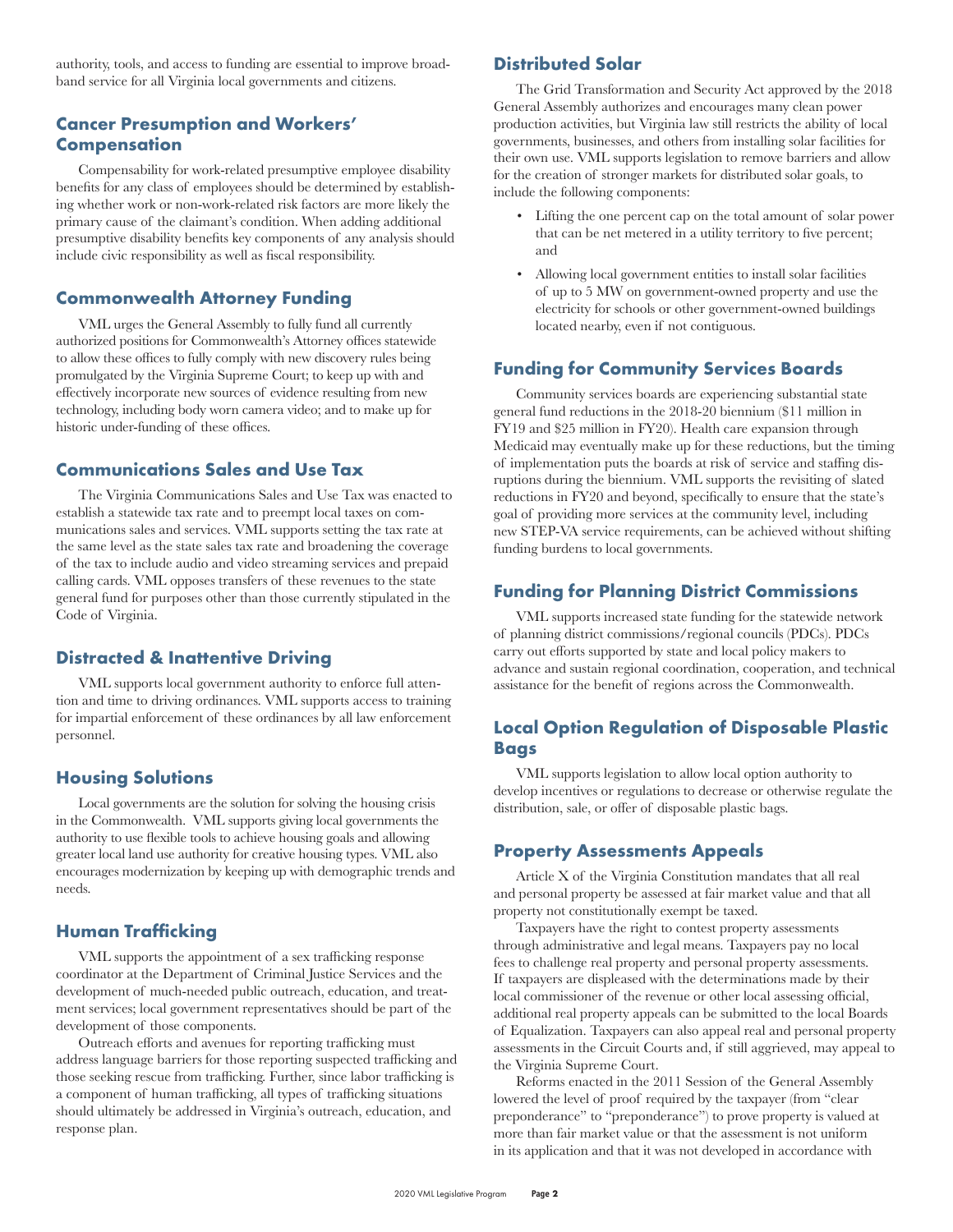generally accepted appraisal practices and applicable Virginia law relating to property valuation.

In 2017, there were more than 3.1 million taxable parcels and 20,777 appeals of which 10,472 were administratively resolved. Another 2,341 appeals were granted by local Boards of Equalization. Taxpayers filed 18 appeals in circuit courts of which seven were granted.

VML does not believe the assessment appeals process is flawed or in need of major policy changes and opposes statutory changes that would upend a process that protects taxpayers and the public.

# **State and Local Government Fiscal Relationship**

Governance at the local level becomes more challenging as the Commonwealth and the Federal government add new programs, or modify existing program guidelines, and promulgate complex regulations and higher standards for local governments to implement. It is not uncommon for the state and federal governments to either underfund their share of the costs or to ignore them altogether.

To that end, the Virginia Municipal League holds as essential these principles on local taxing and budget authority:

- Specific local revenue authority and sources cannot be further restricted without first granting and providing alternative revenue authority with reliable, sustainable revenue sources. This includes, without limitation, the BPOL and M&T taxes.
- Local governments must be involved in any discussions relating to local taxing authority including legislation that exempts specific industries from local taxes and fees.
- Local general fund revenue and special funds must not be confiscated or redirected to the state treasury.
- Placing additional administrative burdens on local governments without sufficient resources or administrative flexibility jeopardizes the quality of services delivered at the local level. Local governments cannot be expected to bear the expenses related to the imposition of new funding requirements or the expansion of existing ones on services delivered at the local level without a commensurate increase of state financial assistance or new local taxing authority.
- Shifting traditional state funding responsibilities onto local governments for services including public education, law enforcement, and public safety activities and any core services affecting local government, is bad fiscal policy, resulting in stress on local finances without reductions in overall program costs.
- Imposing state fees, taxes or surcharges on local government services impedes transparency at both the state and local level.
- Any efforts at tax reform must begin with a thorough examination of state tax reform and the financing of state services. The state should reform its own tax structure before taking on the topic of local taxes. State and/or local tax changes should not negatively affect local revenues.
- State budget cuts to mandated and other high priority programs should specify the programs to be affected by the cuts.

#### **The Commonwealth should:**

• Enter a dialogue with local governments to examine state requirements and service expansions that can be suspended or modified to alleviate to the degree possible the financial burden on state and local taxpayers.

- Examine models in other states that allow for modernizing state and local taxing authority.
- Develop spending and revenue priorities that support economic development, public safety, education and other public goals. State tax credits, tax deductions and tax relief policies must receive the same scrutiny as spending programs as part of the prioritization process.
- In times of revenue crises, review ways to increase revenues to meet constitutional and statutory obligations to Virginia citizens after all other actions have been taken.
- Include local government representatives on any "blue ribbon" commission or other body established by the state that has as its purpose changes to local revenue authority or governance.

#### **Taxing, Licensing, and Regulating Internetbased Businesses and Services**

In taking state action to regulate private enterprises employing a business model that emphasizes the use of the internet to either provide retail or facilities or ride-sharing services, local government interests should be acknowledged, and localities should be included in the decision-making.

As general principles, VML believes state and local policies should 1) encourage a level playing field for competing services in the market place; 2) not provide a tax preference or tax policy advantage for one group at the expense of another group in the competitive field; 3) seek to preserve state and local revenue; 4) ensure safety, reliability, and access for consumers, providers, and the public; and 5) protect local government's ability to regulate businesses whether they are traditional, electronic, Internet-based, virtual or otherwise.

VML also believes that the state should not prohibit the sharing of financial information between the Commonwealth and appropriate local authorities that is normally treated as part of the public domain. VML further believes that the state should not prohibit a locality from exercising its authority to enter into voluntary collection agreements provided that such agreements include provisions to protect the public's interest.

### **Water Quality Funding**

For continued successful local water quality improvement projects the Commonwealth must fully capitalize the Water Quality Improvement Fund and provide the necessary appropriations for local government water quality improvement projects to clean up the Chesapeake Bay and its tributaries. In addition, any changes to the state's stringent wastewater mandates imposed on localities must be scientifically land economically defensible, employing implementation strategies that produce any necessary wastewater improvements at the least cost.